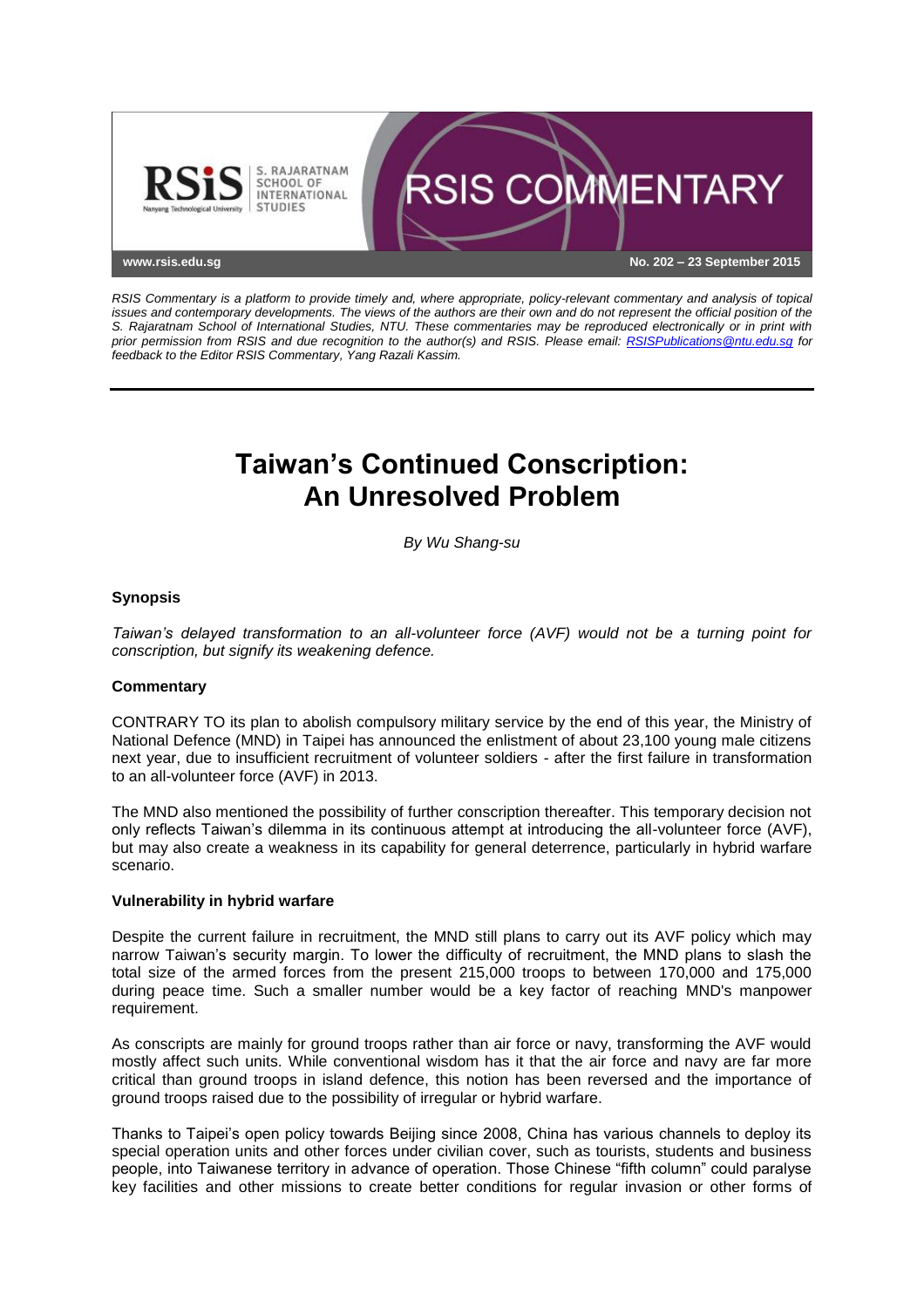#### intervention.

As a result, Taiwan's group troops are critical to counter such scenarios, and their quantity would considerably be related to their performance, especially when their opponents could be much more than before.

Under cover of more than three million Chinese visitors annually, it would not be a surprise to find thousands or even tens of thousands of People's Liberation Army (PLA) soldiers penetrating Taiwan. Unlike regular warfare, such scenarios would not allow the MND to have sufficient time to mobilise reservist soldiers to achieve quantitative superiority, and the regular forces would be the only means of responding.

Downsizing them to fit the AVF goal may make the defender lose quantitative advantage, or even regionally outnumbered by the PLA forces without landing or airborne invasion. If Taiwan's ground troops were unable to control the situation, its other defence capabilities would be unlikely to perform effectively, or may even get neutralised by sabotage or other forms of attack.

#### **Weak general deterrence**

Due to the relatively slow and small military procurement, the general military balance between Beijing and Taipei, especially naval and aerial capabilities, has been tilted toward China. As Taiwan's deterrence against China on air and maritime defence is being undermined, land defence, particularly urban warfare, would be crucial to supplement its general deterrence. As such, a large number of citizen soldiers are an important element for homeland defence, and demonstrate the credibility of defence will.

Although the MND also plans four-month basic training for male citizens parallel to the AVF, without the experience of large-scale, joint training or exercise, this would significantly constrain their operational flexibility. Moreover, as China is building up its military capability, Taiwan's building down with less popular participation may send a message to Beijing about Taipei's reducing defence will.

# **Taiwan identity and conscription**

The Sunflower Movement last year and the high school students' protest on their curricula this year showed that the Taiwan identity -- with Taiwanese people seeing themselves as independent from China -- seems to be increasingly popular, particularly among youth, based on a number of recent polls.

However, such a shift in national identity, which may cause Beijing to use force against Taipei, has not led to a popular review of the conscription issue. If people in Taiwan really want to defy the second strongest military power in the world for their self-determination, the resolve for self-defence would be indispensable. According to Taiwan's short strategic depth and China's expanding longrange firepower, warfare across the Strait would involve not only professional soldiers but the entire population on the island.

Hence, military preparedness should be relevant to such a political situation. Yet, after the MND's announcement, public opinion has generally merely focused on the government's failure in completing AVF, and the eroding interest of some young male citizens due to the longer enlistment.

Undeniably, Taiwan's military system has been somewhat notorious for a series of scandals, including torture, espionage and other incidents about internal management. Thus some people argue that they do want to serve in the military, certainly not in the current one. However, military reform is not the main topic, either in daily public opinion or the policy debates in the presidential election campaign.

A modified AVF policy has been mentioned by Tsai Ing-Wen, the presidential candidate of the Democratic Progressive Party (DPP) with a promising opportunity to win the election next year. But there have been no details about this policy as yet. As long as public attitude toward conscription is negative, public pressure would ensure that elected decision makers in Taipei still move toward AVF. Moreover, despite the clear trend towards a Taiwan identity, the Taiwanese people's reluctance to make individual contribution to defence would put them in an inferior position vis-à-vis China.